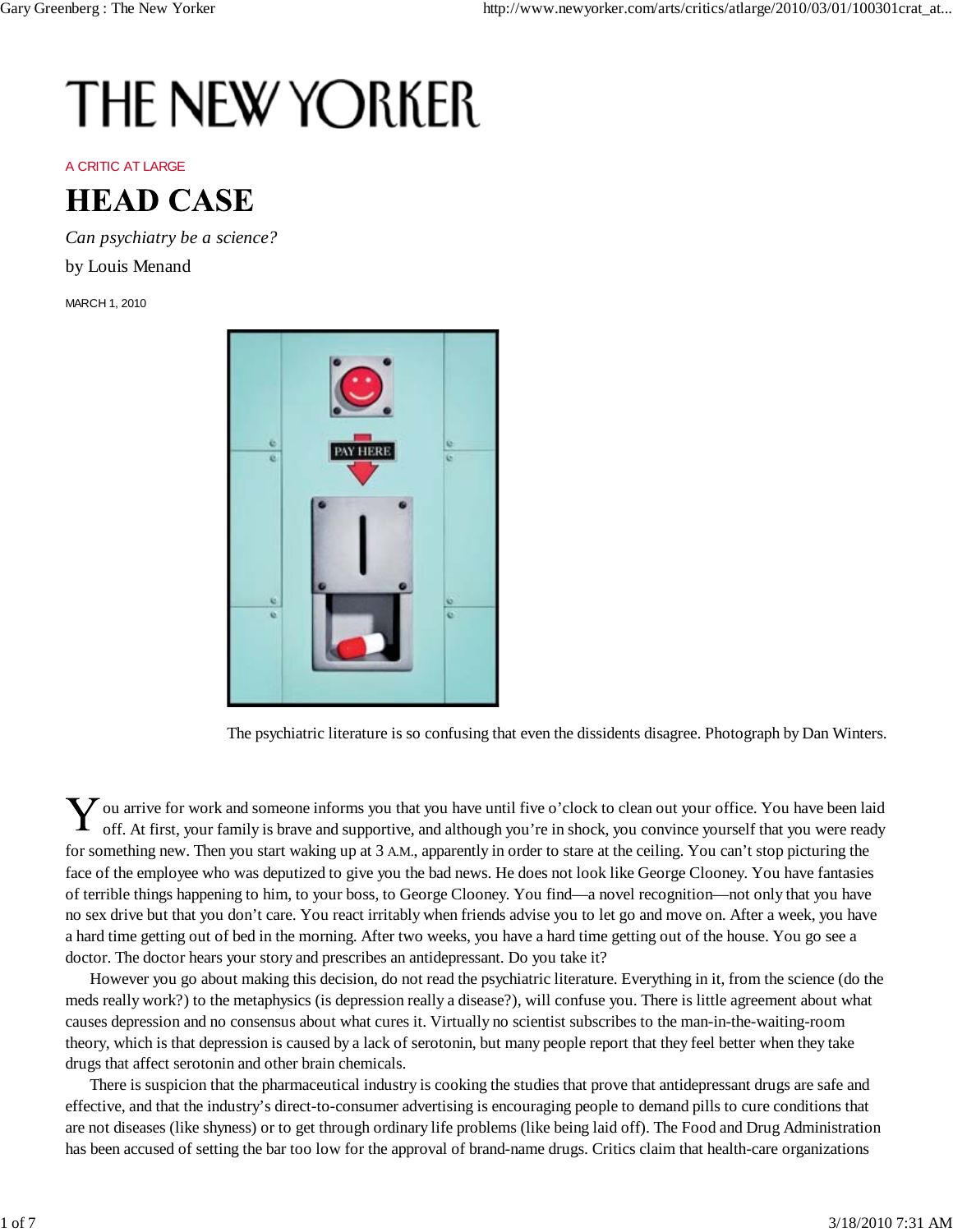are corrupted by industry largesse, and that conflict-of-interest rules are lax or nonexistent. Within the profession, the manual that prescribes the criteria for official diagnoses, the *Diagnostic and Statistical Manual of Mental Disorders*, known as the *D.S.M.*, has been under criticism for decades. And doctors prescribe antidepressants for patients who are not suffering from depression. People take antidepressants for eating disorders, panic attacks, premature ejaculation, and alcoholism.

These complaints are not coming just from sociologists, English professors, and other troublemakers; they are being made by people within the field of psychiatry itself. As a branch of medicine, depression seems to be a mess. Business, however, is extremely good. Between 1988, the year after Prozac was approved by the F.D.A., and 2000, adult use of antidepressants almost tripled. By 2005, one out of every ten Americans had a prescription for an antidepressant. IMS Health, a company that gathers data on health care, reports that in the United States in 2008 a hundred and sixty-four million prescriptions were written for antidepressants, and sales totalled \$9.6 billion. As a depressed person might ask, What does it all *mean*?

Two new books, Gary Greenberg's "Manufacturing Depression" (Simon & Schuster; \$27) and Irving Kirsch's "The Emperor's New Drugs" (Basic; \$23.95), suggest that dissensus prevails even among the dissidents. Both authors are hostile to the current psychotherapeutic regime, but for reasons that are incompatible. Greenberg is a psychologist who has a practice in Connecticut. He is an unusually eloquent writer, and his book offers a grand tour of the history of modern medicine, as well as an up-close look at contemporary practices, including clinical drug trials, cognitive-behavioral therapy, and brain imaging. The National Institute of Mental Health estimates that more than fourteen million Americans suffer from major depression every year, and more than three million suffer from minor depression (whose symptoms are milder but last longer than two years). Greenberg thinks that numbers like these are ridiculous—not because people aren't depressed but because, in most cases, their depression is not a mental illness. It's a sane response to a crazy world.

Greenberg basically regards the pathologizing of melancholy and despair, and the invention of pills designed to relieve people of those feelings, as a vast capitalist conspiracy to paste a big smiley face over a world that we have good reason to feel sick about. The aim of the conspiracy is to convince us that it's all in our heads, or, specifically, in our brains—that our unhappiness is a chemical problem, not an existential one. Greenberg is critical of psychopharmacology, but he is even more critical of cognitive-behavioral therapy, or C.B.T., a form of talk therapy that helps patients build coping strategies, and does not rely on medication. He calls C.B.T. "a method of indoctrination into the pieties of American optimism, an ideology as much as a medical treatment."

In fact, Greenberg seems to believe that contemporary psychiatry in most of its forms except existential-humanistic talk therapy, which is an actual school of psychotherapy, and which appears to be what he practices, is mainly about getting people to accept current arrangements. And it's not even that drug companies and the psychiatric establishment have some kind of moral or political stake in these arrangements—that they're in the game in order to protect the status quo. They just see, in the world's unhappiness, a chance to make money. They invented a disease so that they could sell the cure.

Greenberg is repeating a common criticism of contemporary psychiatry, which is that the profession is creating ever more expansive criteria for mental illness that end up labelling as sick people who are just different—a phenomenon that has consequences for the insurance system, the justice system, the administration of social welfare, and the cost of health care.

Jerome Wakefield, a professor of social work at New York University, has been calling out the *D.S.M.* on this issue for a number of years. In "The Loss of Sadness" (2007), Wakefield and Allan Horwitz, a sociologist at Rutgers, argue that the increase in the number of people who are given a diagnosis of depression suggests that what has changed is not the number of people who are clinically depressed but the definition of depression, which has been defined in a way that includes normal sadness. In the case of a patient who exhibits the required number of symptoms, the *D.S.M.* specifies only one exception to a diagnosis of depression: bereavement. But, Wakefield and Horwitz point out, there are many other life problems for which intense sadness is a natural response—being laid off, for example. There is nothing in the *D.S.M.* to prevent a physician from labelling someone who is living through one of these problems mentally disordered.

The conversion of stuff that people used to live with into disorders that physicians can treat is not limited to psychiatry, of course. Once, people had heartburn ("I can't believe I ate the whole thing") and bought Alka-Seltzer over the counter; now they are given a diagnosis of gastroesophageal reflux disease ("Ask your doctor whether you might be suffering from GERD") and are written a prescription for Zantac. But people tend to find the medicalization of mood and personality more distressing. It has been claimed, for example, that up to 18.7 per cent of Americans suffer from social-anxiety disorder. In "Shyness" (2007), Christopher Lane, a professor of English at Northwestern, argues that this is a blatant pathologization of a common personality trait for the financial benefit of the psychiatric profession and the pharmaceutical industry. It's a case of what David Healy, in his invaluable history "The Antidepressant Era" (1997), calls "the pharmacological scalpel": if a drug (in this case, Paxil) proves to change something in patients (shyness), then that something becomes a disorder to be treated (social anxiety). The discovery of the remedy creates the disease.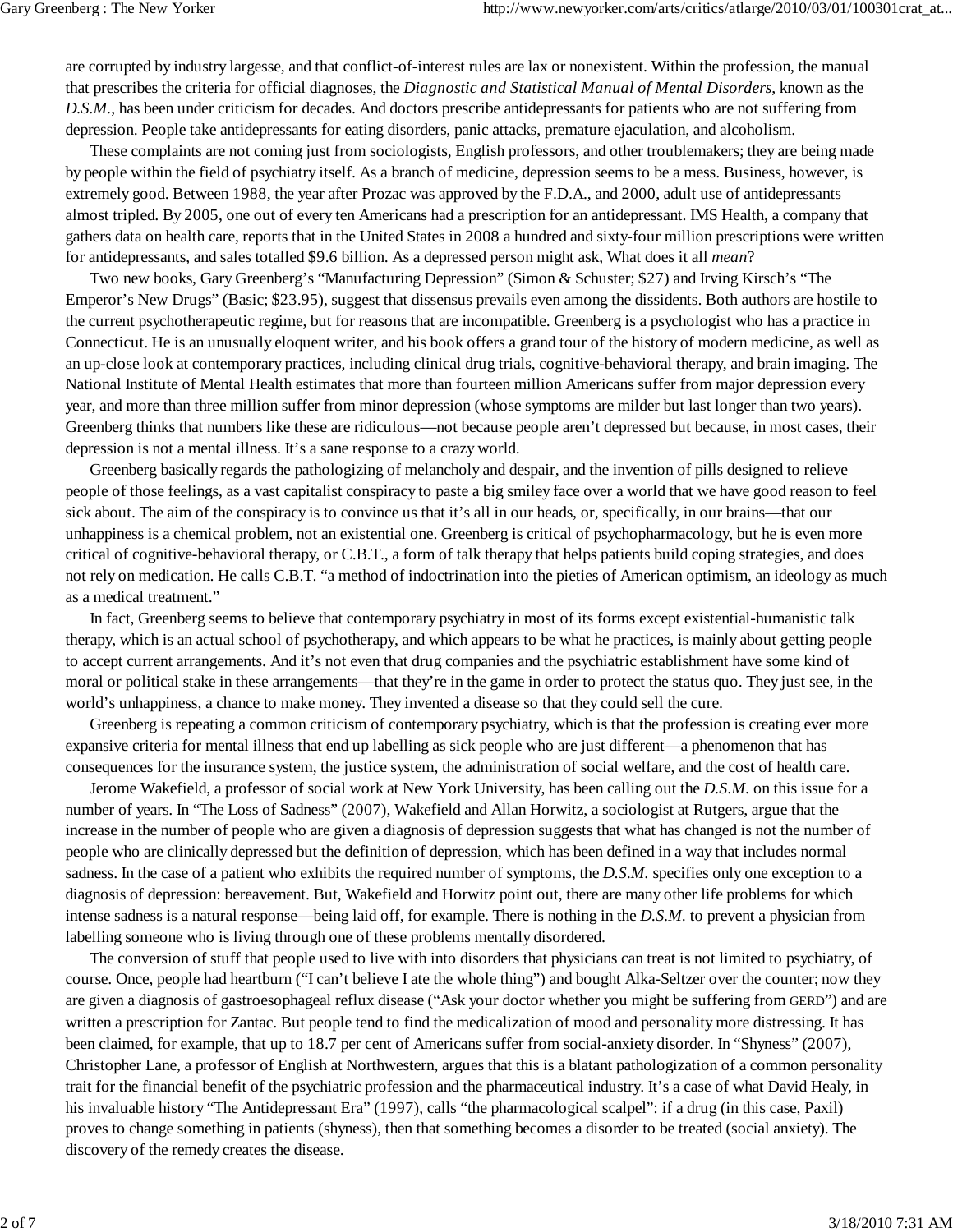Turning shyness into a mental disorder has many downstream consequences. As Steven Hyman, a former director of the National Institute of Mental Health, argues in a recent article, once a diagnosis is ensconced in the manual, it is legitimatized as a subject of scientific research. Centers are established (there is now a Shyness Research Institute, at Indiana University Southeast) and scientists get funding to, for example, find "the gene for shyness"—even though there was never any evidence that the condition has an organic basis. A juggernaut effect is built into the system.

rving Kirsch is an American psychologist who now works in the United Kingdom. Fifteen years ago, he began conducting meta-analyses of antidepressant drug trials. A meta-analysis is a statistical abstract of many individual drug trials, and the method is controversial. Drug trials are designed for different reasons—some are done to secure government approval for a new drug, and some are done to compare treatments—and they have different processes for everything from selecting participants to measuring outcomes. Adjusting for these differences is complicated, and Kirsch's early work was roundly criticized on methodological grounds by Donald Klein, of Columbia University, who was one of the key figures in the transformation of psychiatry to a biologically based practice. But, as Kirsch points out, meta-analyses have since become more commonly used and accepted.

Kirsch's conclusion is that antidepressants are just fancy placebos. Obviously, this is not what the individual tests showed. If they had, then none of the drugs tested would have received approval. Drug trials normally test medications against placebos —sugar pills—which are given to a control group. What a successful test typically shows is a small but statistically significant superiority (that is, greater than could be due to chance) of the drug to the placebo. So how can Kirsch claim that the drugs have zero medicinal value?

His answer is that the statistical edge, when it turns up, is a placebo effect. Drug trials are double-blind: neither the patients (paid volunteers) nor the doctors (also paid) are told which group is getting the drug and which is getting the placebo. But antidepressants have side effects, and sugar pills don't. Commonly, side effects of antidepressants are tolerable things like nausea, restlessness, dry mouth, and so on. (Uncommonly, there is, for example, hepatitis; but patients who develop hepatitis don't complete the trial.) This means that a patient who experiences minor side effects can conclude that he is taking the drug, and start to feel better, and a patient who doesn't experience side effects can conclude that she's taking the placebo, and feel worse. On Kirsch's calculation, the placebo effect—you believe that you are taking a pill that will make you feel better; therefore, you feel better—wipes out the statistical difference.

One objection to Kirsch's argument is that response to antidepressants is extremely variable. It can take several different prescriptions to find a medication that works. Measuring a single antidepressant against a placebo is not a test of the effectiveness of antidepressants as a category. And there is a well-known study, called the Sequenced Treatment Alternatives to Relieve Depression, or STAR\*D trial, in which patients were given a series of different antidepressants. Though only thirty-seven per cent recovered on the first drug, another nineteen per cent recovered on the second drug, six per cent on the third, and five per cent after the fourth—a sixty-seven-per-cent effectiveness rate for antidepressant medication, far better than the rate achieved by a placebo.

Kirsch suggests that the result in STAR\*D may be one big placebo effect. He cites a 1957 study at the University of Oklahoma in which subjects were given a drug that induced nausea and vomiting, and then another drug, which they were told prevents nausea and vomiting. After the first anti-nausea drug, the subjects were switched to a different anti-nausea drug, then a third, and so on. By the sixth switch, a hundred per cent of the subjects reported that they no longer felt nauseous—even though every one of the anti-nausea drugs was a placebo.

Kirsch concludes that since antidepressants have no more effectiveness than sugar pills, the brain-chemistry theory of depression is "a myth." But, if this is so, how should we treat depression? Kirsch has an answer: C.B.T. He says it really works.

Kirsch's claims appeared to receive a big boost from a meta-analysis published in January in the *Journal of the American Medical Association* and widely reported. The study concludes that "there is little evidence" that antidepressants are more effective than a placebo for minor to moderate depression. But, as a Cornell psychiatrist, Richard Friedman, noted in a column in the *Times*, the meta-analysis was based on just six trials, with a total of seven hundred and eighteen subjects; three of those trials tested Paxil, and three tested imipramine, one of the earliest antidepressants, first used in 1956. Since there have been hundreds of antidepressant drug trials and there are around twenty-five antidepressants on the market, this is not a large sample. The authors of the meta-analysis also assert that "for patients with very severe depression, the benefit of medications over placebo is substantial"—which suggests that antidepressants *do* affect mood through brain chemistry. The mystery remains unsolved.

Apart from separating us unnecessarily from our money, it's hard to see how a pill that does nothing can also be bad for us. If Kirsch is right and antidepressant drugs aren't doing anything consequential to our brains, then it can't also be the case that they are turning us into Stepford wives or Nietzsche's "last men," the sort of thing that worries Greenberg. By Kirsch's account,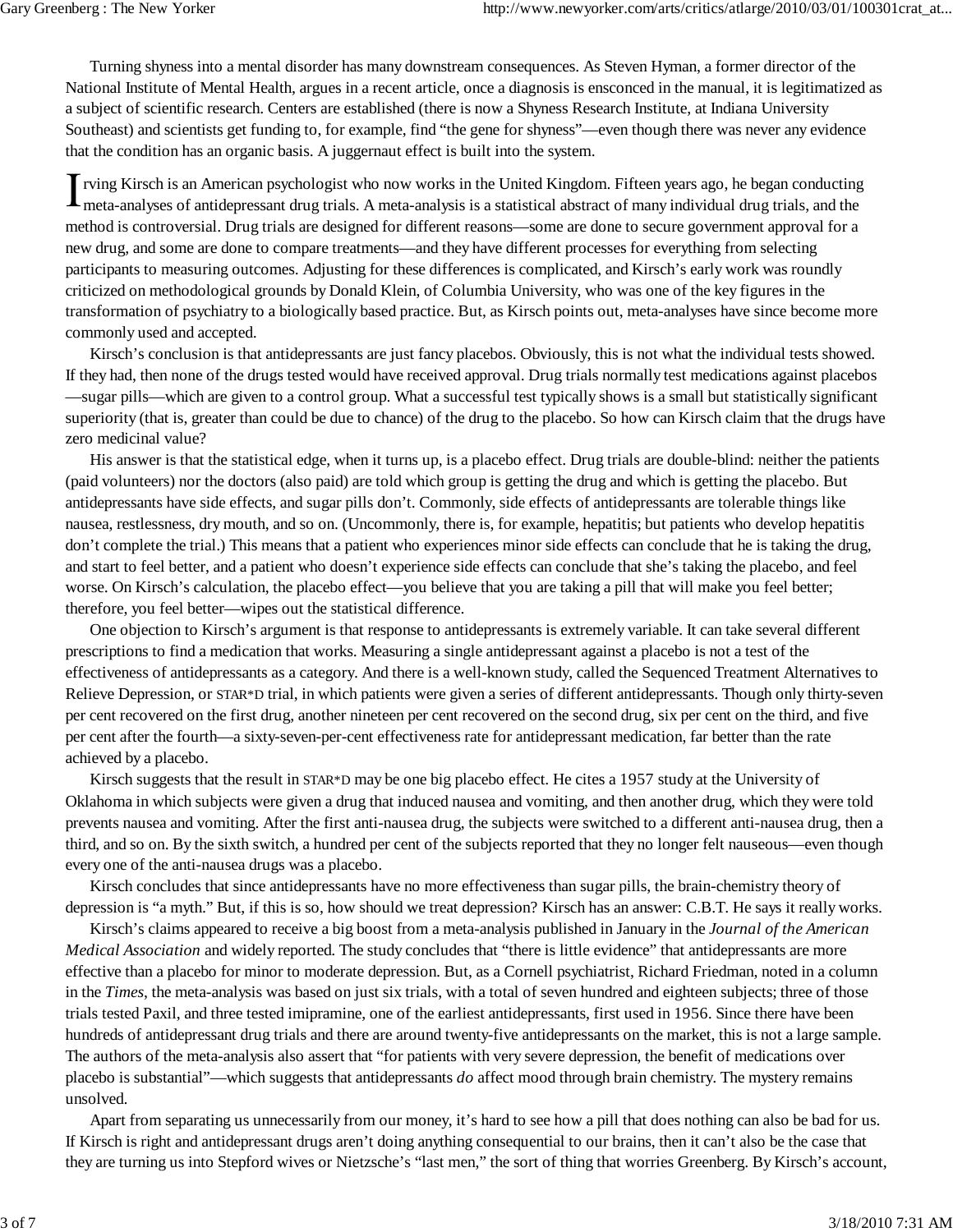we are in danger of bankrupting our health-care system by spending nearly ten billion dollars a year on worthless pills. But if Greenberg is right we're in danger of losing our ability to care. Is psychopharmacology evil, or is it useless?

he question has been around since the time of Freud. The profession has been the perennial target of critics who, like Greenberg, accuse it of turning deviance into a disorder, and of confusing health with conformity. And it has also been rocked many times by studies that, like Kirsch's, cast doubt on the scientific validity of the entire enterprise.

One of the oldest complaints is that the diagnostic categories psychiatrists use don't match up with the conditions patients have. In 1949, Philip Ash, an American psychologist, published a study in which he had fifty-two mental patients examined by three psychiatrists, two of them, according to Ash, nationally known. All the psychiatrists reached the same diagnosis only twenty per cent of the time, and two were in agreement less than half the time. Ash concluded that there was a severe lack of fit between diagnostic labels and, as he put it, "the complexities of the biodynamics of mental structure"—that is, what actually goes on in people's minds.

In 1952, a British psychologist, Hans Eysenck, published a summary of several studies assessing the effectiveness of psychotherapy. "There . . . appears to be an inverse correlation between recovery and psychotherapy," Eysenck dryly noted. "The more psychotherapy, the smaller the recovery rate."

Later studies have shown that patients suffering from depression and anxiety do equally well when treated by psychoanalysts and by behavioral therapists; that there is no difference in effectiveness between C.B.T., which focusses on the way patients reason, and interpersonal therapy, which focusses on their relations with other people; and that patients who are treated by psychotherapists do no better than patients who meet with sympathetic professors with no psychiatric training. Depressed patients in psychotherapy do no better or worse than depressed patients on medication. There is little evidence to support the assumption that supplementing antidepressant medication with talk therapy improves outcomes. What a load of evidence does seem to suggest is that care works for some of the people some of the time, and it doesn't much matter what sort of care it is. Patients believe that they are being cared for by someone who will make them feel better; therefore, they feel better. It makes no difference whether they're lying on a couch interpreting dreams or sitting in a Starbucks discussing the concept of "flow."

Psychiatry has also been damaged by some embarrassing exposés, such as David Rosenhan's famous article "On Being Sane in Insane Places" (1973), which described the inability of hospital psychiatrists to distinguish mentally ill patients from impostors. The procedure used to determine the inclusion or exclusion of diagnoses in the *D.S.M.* has looked somewhat unseemly from a scientific point of view. Homosexuality, originally labelled a sociopathic personality disorder, was eliminated from the *D.S.M.* in 1973, partly in response to lobbying by gay-rights groups. The manual then inserted the category "ego-dystonic homosexuality"—distress because of the presence of homosexual arousal or the absence of heterosexual arousal. Further lobbying eliminated this category as well. Post-traumatic stress disorder was lobbied for by veterans' organizations and resisted by the Veterans Administration, and got in, while self-defeating personality disorder was lobbied against by women's groups, and was deleted.

And there was the rapid collapse of Freudianism. The first two editions of the *D.S.M.* (the first was published in 1952, the second in 1968) reflected the psychoanalytic theories of Freud and of the Swiss émigré Adolf Meyer, who emphasized the importance of patients' life histories and everyday problems. But the third edition, published in 1980, began a process of scrubbing Freudianism out of the manual, and giving mental health a new language. As Healy puts it, "Where once lay people had gone to psychiatrists expecting to hear about sexual repression, they now came knowing that something might be wrong with their amines or with some brain chemical." A vocabulary that had sunk deep into the popular culture—neurotic, anal, Oedipal—was wiped out of the discipline.

Finally, there has been a blare of criticism surrounding the role of the pharmaceutical industry in research and testing. The industry funds much of the testing done for the F.D.A. Drug companies donate money to hospitals, sponsor posh conferences in exotic locations, provide inducements to physicians to prescribe their drugs, lobby the F.D.A. and Congress—for example, successfully to prevent Medicare from using its bargaining leverage to reduce the price of medications—and generally use their profits to keep a seat at every table.

So the antidepressant business looks like a demolition derby—a collision of negative research results, questionable research and regulatory practices, and popular disenchantment with the whole pharmacological regime. And it may soon turn into something bigger, something more like a train wreck. If it does, it's worth remembering that we have seen this movie before.

he early history of psychopharmacology is characterized by serendipitous discoveries, and mephenesin was one of them. A Czech émigré named Frank Berger, working in England in the nineteen-forties, was looking for a preservative for penicillin, a drug much in demand by the military. He found that mephenesin had a tranquillizing effect on mice, and published a paper announcing this result in 1946. After the war, Berger moved to the United States and eventually took a job with the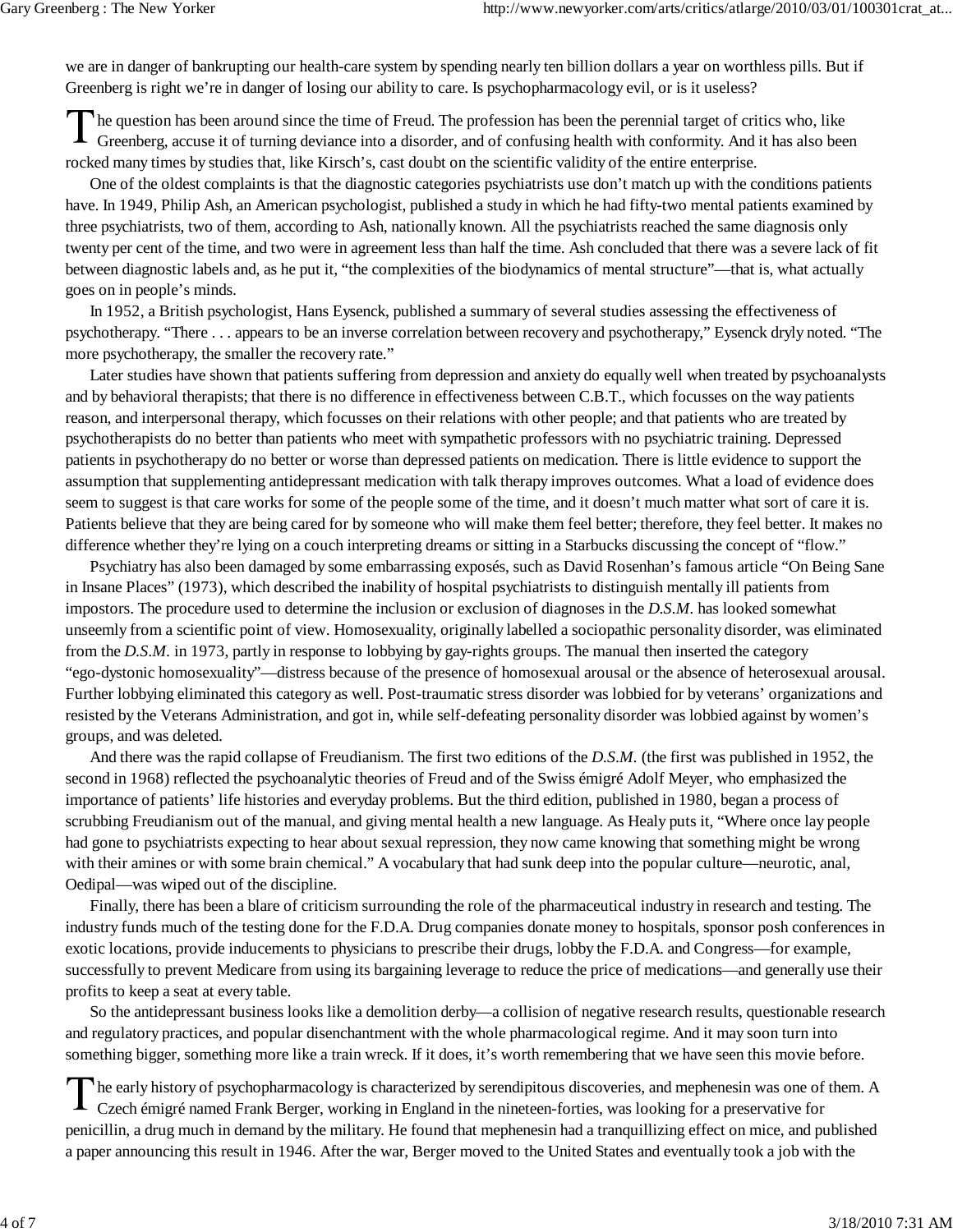drug company that became Carter-Wallace, where he synthesized a compound related to mephenesin called meprobamate. In 1955, Carter-Wallace launched meprobamate as a drug to relieve anxiety. The brand name it invented was Miltown.

Miltown, Andrea Tone says in her cultural history of tranquillizers, "The Age of Anxiety" (2009), was "the first psychotropic blockbuster and the fastest-selling drug in U.S. history." Within a year, one out of every twenty Americans had taken Miltown; within two years, a billion tablets had been manufactured. By the end of the decade, Miltown and Equanil (the same chemical, licensed from Carter-Wallace by a bigger drug company, Wyeth) accounted for a third of all prescriptions written by American physicians. These drugs were eclipsed in the nineteen-sixties by two other wildly popular anxiolytics (antianxiety drugs): Librium and Valium, introduced in 1960 and 1963. Between 1968 and 1981, Valium was the most frequently prescribed medication in the Western world. In 1972, stock in its manufacturer, Hoffmann-La Roche, traded at seventy-three thousand dollars a share.

As Tone and David Herzberg, in *his* cultural history of psychiatric drugs, "Happy Pills in America" (2008)—the books actually complement each other nicely—both point out, the anxiolytics were enmeshed in exactly the same scientific, financial, and ethical confusion as antidepressants today. The F.D.A. did not permit direct-to-consumer—"Ask your doctor"—advertising until 1985, but the tranquillizer manufacturers invested heavily in promotion. They sent "detail men"—that is, salesmen—to teach physicians about the wonders of their medications. Carter-Wallace was an exception to this, because Berger disliked the idea of salesmanship, but the company took out the front-cover advertisement in the *American Journal of Psychiatry* every month for ten years.

Tranquillizers later became associated with the subjugation of women—"mother's little helpers"—but Miltown was marketed to men, and male celebrities were enlisted to promote the drug. It was particularly popular in Hollywood. Anxiety was pitched as the disorder of high-functioning people, the cost of success in a competitive world. Advertisements for Equanil explained that "anxiety and tension are the commonplace of the age." People on anxiolytics reported that they had never felt this well before—much like the patients Peter Kramer describes in "Listening to Prozac" (1993) who told him that they were "better than well."

Miltown seemed to fit perfectly with the state of psychiatry in the nineteen-fifties. Freud himself had called anxiety "a riddle whose solution would be bound to throw a flood of light on our whole mental existence," and the first edition of the *D.S.M.* identified anxiety as the "chief characteristic" of all neuroses. The *D.S.M.* was not widely used in the nineteen-fifties (the situation changed dramatically after 1980), but the idea that anxiety is central to the modern psyche was the subject of two popular books by mental-health professionals, Rollo May's "The Meaning of Anxiety" (1950) and Hans Selye's "The Stress of Life" (1956). (Selye was the person who coined the term "stressor.")

There was a cultural backlash as well. People worried that tranquillizers would blunt America's competitive edge. *Business Week* wrote about the possibility of "tranquil extinction." *The Nation* suggested that tranquillizers might be more destructive than the bomb: "As we watch over the decline of the West, we see the beams—the bombs and the missiles; but perhaps we miss the motes—the pretty little pills."

The weird part of it all was that, for a long time, no one was listening to Miltown. Meprobamate carved out an area of mental functioning and fired a chemical at it, a magic bullet, and the bullet made the condition disappear. What Miltown was saying, therefore, was that the Freudian theory that neuroses are caused by conflicts between psychic drives was no longer relevant. If you can cure your anxiety with a pill, there is no point spending six years on the couch. And yet, in the nineteenfifties, references to Freud appeared alongside references to tranquillizers with no suggestion of a contradiction. It took landmark articles by Joseph Schildkraut, in 1965, proposing the amine theory of depression (the theory that Kirsch thinks is a myth), and by Klein (Kirsch's early critic), called "Anxiety Reconceptualized," in 1980, to expose the disjunction within the profession.

The train wreck for tranquillizers arrived in two installments. The first was the discovery that thalidomide, which was prescribed as a sedative, caused birth defects. This led to legislation giving the F.D.A. power to monitor the accuracy of drug-company promotional claims, which slowed down the marketing juggernaut. The second event was the revelation that Valium and Librium can be addictive. In 1980, the F.D.A. required that anxiety medications carry a warning stating that "anxiety or tension associated with the stress of everyday life usually does not require treatment with an anxiolytic." The anxiety era was over. This is one of the reasons that when the SSRIs, such as Prozac, came on the market they were promoted as antidepressants—even though they are commonly prescribed for anxiety. Anxiety drugs had acquired a bad name.

he position behind much of the skepticism about the state of psychiatry is that it's not really science. "Cultural, political, and economic factors, not scientific progress, underlie the triumph of diagnostic psychiatry and the current 'scientific' classification of mental illness entities," Horwitz complained in an earlier book, "Creating Mental Illness" (2002), and many people echo his charge. But is this in fact the problem? The critics who say that psychiatry is not really science are not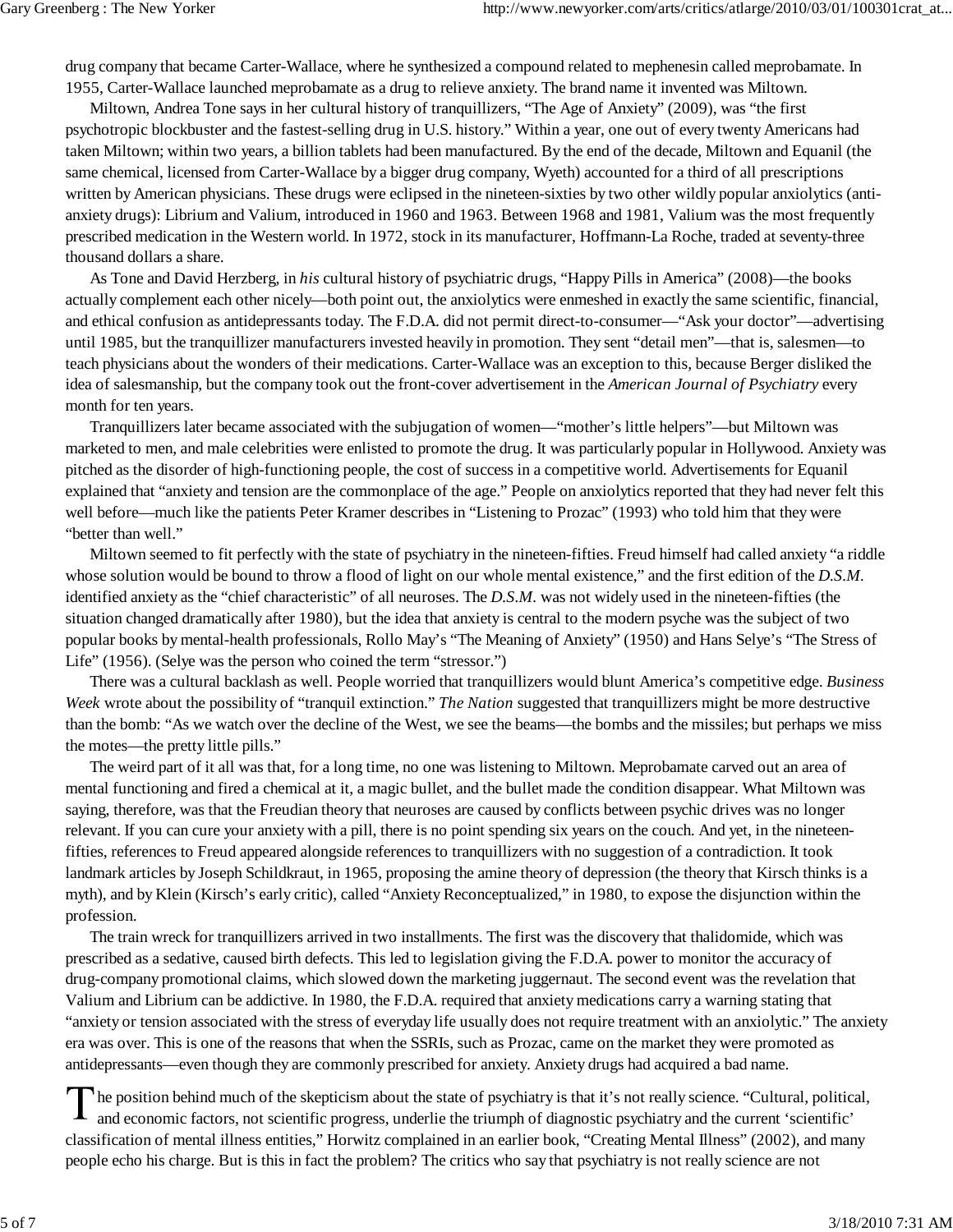anti-science themselves. On the contrary: they hold an exaggerated view of what science, certainly medical science, and *especially* the science of mental health, can be.

Progress in medical science is made by lurching around. The best that can be hoped is that we are lurching in an over-all good direction. One common criticism of contemporary psychiatry has to do with the multiplication of mental disorders. *D.S.M.*-*II* listed a hundred and eighty-two diagnoses; the current edition, *D.S.M.-IV-T.R.*, lists three hundred and sixty-five. There is a reason for this. The goal of biological psychiatry is to identify the organic conditions underlying the symptoms of mental distress that patients complain of. (This was Freud's goal, too, though he had a completely different idea of what the mental events were to which the organic conditions corresponded.) The hope is to establish psychiatry firmly on the disease model of medical practice. In most cases, though, the underlying conditions are either imperfectly known or not known at all. So the *D.S.M.* lists only disorders—clusters of symptoms, drawn from clinical experience—not diseases. Since people manifest symptoms in an enormous variety of combinations, we get a large number of disorders for what may be a single disease.

Depression is a good example of the problem this makes. A fever is not a disease; it's a symptom of disease, and the disease, not the symptom, is what medicine seeks to cure. Is depression—insomnia, irritability, lack of energy, loss of libido, and so on—like a fever or like a disease? Do patients complain of these symptoms because they have contracted the neurological equivalent of an infection? Or do the accompanying mental states (thoughts that my existence is pointless, nobody loves me, etc.) have real meaning? If people feel depressed because they have a disease in their brains, then there is no reason to pay much attention to their tales of woe, and medication is the most sensible way to cure them. Peter Kramer, in "Against Depression" (2005), describes a patient who, after she recovered from depression, accused him of taking what she had said in therapy too seriously. It was the depression talking, she told him, not her.

Depression often remits spontaneously, perhaps in as many as fifty per cent of cases; but that doesn't mean that there isn't something wrong in the brain of depressed people. Kramer claims that there is a demonstrated link between depression and ill health. Even minor depression raises the risk of death from cardiac disease by half, he says, and contracting depression once increases a patient's susceptibility later in life. Kramer thinks that the notion that depression affords us, as Greenberg puts it, "some glimpse of the way things are" is a myth standing in the way of treating a potentially dangerous disease of the brain. He compares it to the association of tuberculosis with refinement in the nineteenth century, an association that today seems the opposite of enlightened. "Against Depression" is a plea to attack a biochemical illness with chemicals.

s depression overdiagnosed? The disease model is no help here. If you have a fever, the doctor runs some tests in order to find out what your problem is. The tests, not the fever, identify the disease. The tests determine, in fact, that there is a disease. In the case of mood disorders, it is difficult to find a test to distinguish mental illness from normal mood changes. The brains of people who are suffering from mild depression look the same on a scan as the brains of people whose football team has just lost the Super Bowl. They even look the same as the brains of people who have been asked to think sad thoughts. As Freud pointed out, you can't distinguish mourning from melancholy just by looking. So a psychiatrist who diagnoses simply by checking off the symptoms listed in the *D.S.M.* will, as Wakefield and others complain, end up with a lot of false positives. The anti-Freudian bias against the relevance of life histories leaves a lot of holes. But bringing life histories back into the picture isn't going to make diagnoses any more scientific.

Science, particularly medical science, is not a skyscraper made of Lucite. It is a field strewn with black boxes. There have been many medical treatments that worked even though, for a long time, we didn't know why they worked—aspirin, for example. And drugs have often been used to carve out diseases. Malaria was "discovered" when it was learned that it responded to quinine. Someone was listening to quinine. As Nicholas Christakis, a medical sociologist, has pointed out, many commonly used remedies, such as Viagra, work less than half the time, and there are conditions, such as cardiovascular disease, that respond to placebos for which we would never contemplate not using medication, even though it proves only marginally more effective in trials. Some patients with Parkinson's respond to sham surgery. The ostensibly shaky track record of antidepressants does not place them outside the pharmacological pale.

The assumption of many critics of contemporary psychiatry seems to be that if the *D.S.M.* "carved nature at the joints," if its diagnoses corresponded to discrete diseases, then all those categories would be acceptable. But, as Elliot Valenstein (no friend of biochemical psychiatry) points out in "Blaming the Brain" (1998), "at some period in history the cause of every 'legitimate' disease was unknown, and they all were at one time 'syndromes' or 'disorders' characterized by common signs and symptoms."

*D.S.M.-III* was created to address a problem. The problem was reliability, and the manual was an attempt to get the profession on the same page so that every psychiatrist would make the same diagnosis for a given set of symptoms. The manual did not address a different problem, which is validity—the correspondence of symptoms to organic conditions. But if we couldn't treat psychiatric patients until we were certain what the underlying pathology was, we would not be treating most patients. For some disorders, such as depression, we may never know, in any useful way, what the underlying pathology is, since